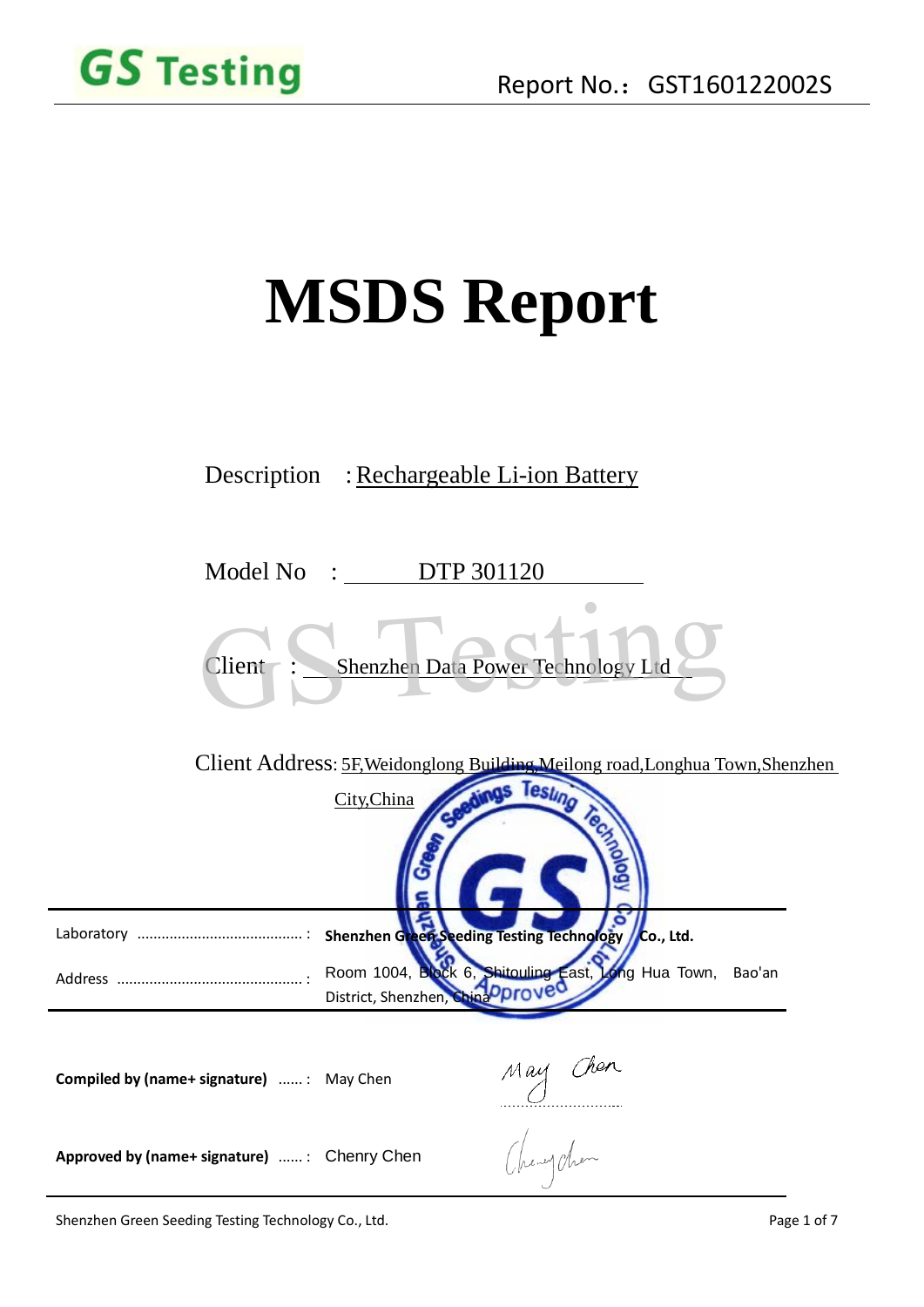# **Material Safety Data Sheet**

### **Section 1-Chemical Product and Company Identification Section 1-Chemical Product and Company Identification**

#### **Product Identification**

| Lithium Ion Polymer Cell/Battery:                                             |  |                                      |  |
|-------------------------------------------------------------------------------|--|--------------------------------------|--|
| DTP 301120 Lithium Ion Polymer Battery-                                       |  |                                      |  |
| Norminal Voltage                                                              |  | 3.7V                                 |  |
| <b>Norminal Capacity</b>                                                      |  | 40mAh                                |  |
| Equivalent Lithium content :                                                  |  | $0.148$ -Wh                          |  |
| <b>Testing Period</b>                                                         |  | January 14, 2016 To January 22, 2016 |  |
| This MSDS was prepared by Shenzhen Green Seeding Testing Technology Co., Ltd. |  |                                      |  |
| Item Number: GST160122002S                                                    |  |                                      |  |
| Referenced documents: ISO 11014:2009 Safety data sheet for chemical products; |  |                                      |  |
|                                                                               |  |                                      |  |

#### **Manufacturer**

|           | Shenzhen Data Power Technology Ltd                                         |
|-----------|----------------------------------------------------------------------------|
|           | 5F, Weidonglong Building, Meilong road, Longhua Town, Shenzhen City, China |
|           | 518109                                                                     |
| Postcode  |                                                                            |
| Telephone | +86-755-23460581                                                           |

Fax : +86-758-23460503

| <b>Chemical Composition</b> | <b>Molecular Formula</b> | Weight% | <b>CAS No</b> | <b>OSHA(PEL)</b> | <b>ACGIH(TLV)</b> |
|-----------------------------|--------------------------|---------|---------------|------------------|-------------------|
| Lithium Cobalt Oxide        | LiCoO <sub>2</sub>       | 35      | 12190-79-3    | N/A              | N/A               |
| Aluminum Foil               | Al                       | 10      | 7429-90-5     | N/A              | N/A               |
| Graphite powder             |                          | 25      | 7782-42-5     | N/A              | N/A               |
| <b>COPPER</b>               | Cu                       | 15      | 7440-50-8     | N/A              | N/A               |
| LiPF <sub>6</sub>           | LiPF <sub>6</sub>        | 12      | 21324-40-3    | N/A              | N/A               |
| Other                       | N/A                      | 3       | N/A           | N/A              | N/A               |

### **Section 2-Composition/Information on Ingredients Section 2-Composition/Information on Ingredients**

#### **Section 3-Hazards Identification Section 3-Hazards Identification**

#### **Health Hazards (Acute and Chronic)**

These chemicals are contained in a sealed can. Risk of exposure occurs only if the battery is mechanically or electrically abused. Contact of electrolyte and extruded lithium with skin and eyes should be avoided.

#### **Sign/Symptoms of Exposure**

Shenzhen Green Seeding Testing Technology Co., Ltd. Page 2 of 7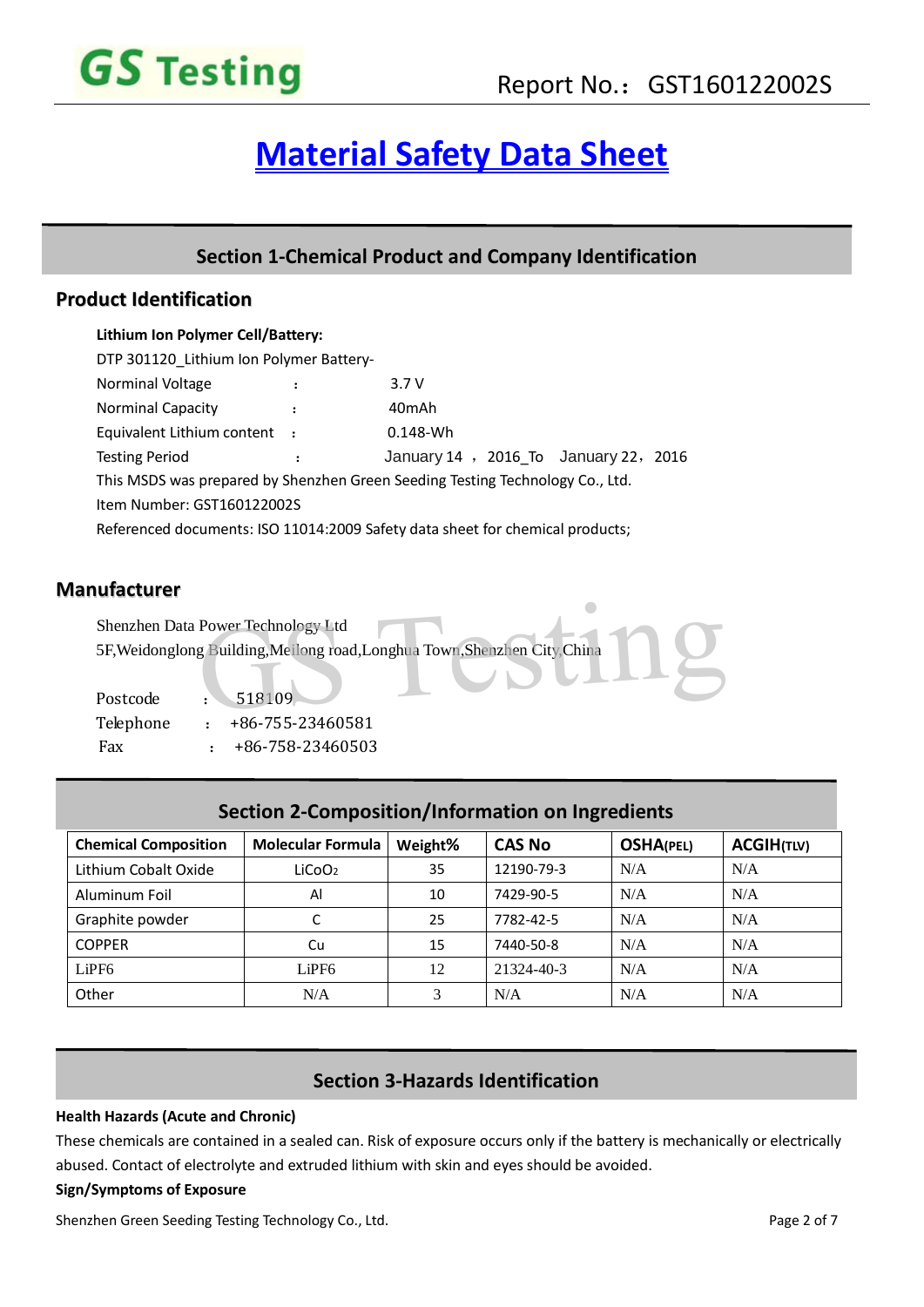A shorted battery can cause thermal and chemical burns upon contact with the skin. May be a reproductive hazard.

# **Section 4-First-aid Measures Section 4-First-aid Measures**

#### **Eye**

Flush eyes with plenty of water for at least 15 minutes, occasionally lifting the upper and lower eyelids. Get medical aid.

#### **Skin**

Remove contaminated clothes and rinse skin with plenty of water or shower for 15 minutes.Get medical aid.

#### **Inhalation**

Remove from exposure and move to fresh air immediately. Use oxygen if available.

#### **Ingestion**

.

Give at least 2 glasses of milk or water. Induce vomiting unless patient is unconscious. Call a physician.

| <b>Section 5-Fire Fighting Measures</b>                                   |
|---------------------------------------------------------------------------|
| <b>Flash Point: N/A.</b>                                                  |
| Auto-Ignition Temperature: N/A.                                           |
| Extinguishing Media: Water, CO2.                                          |
| <b>Special Fire-Fighting Procedures</b>                                   |
| Self-contained breathing apparatus.                                       |
| Unusual Fire and Explosion Hazards                                        |
| Cell may vent when subjected to excessive heat-exposing battery contents. |
| <b>Hazardous Combustion Products</b>                                      |
| Carbon monoxide, carbon dioxide, lithium oxide fumes.                     |

# **Section 6-Accidental Release Measures Section 6-Accidental Release Measures**

#### **Steps to be Taken in case Material is Released or Spilled**

If the battery material is released, remove personnel from area until fumes dissipate. Provide maximum ventilation to clear out hazardous gases. Wipe it up with a cloth, and dispose of it in a plastic bag and put into a steel can. The preferred response is to leave the area and allow the battery to cool and vapors to dissipate. Provide maximum ventilation. Avoid skin and eye contact or inhalation of vapors. Remove spilled liquid with absorbent and incinerate.

#### **Waste Disposal Method**

It is recommended to discharge the battery to the end, to use up the metal lithium inside the battery, and to bury the discharged battery in soil.

#### **Section 7-Handling and Storage**

The battery should not be opened, destroyed or incinerate, since they may leak or rupture and release to the environment the ingredients that they contain in the hermetically sealed container.

Do not short circuit terminals, or over charge the battery, forced over-discharge, throw to fire. Do not crush or puncture the battery, or immerse in liquids.

Shenzhen Green Seeding Testing Technology Co., Ltd. Page 3 of 7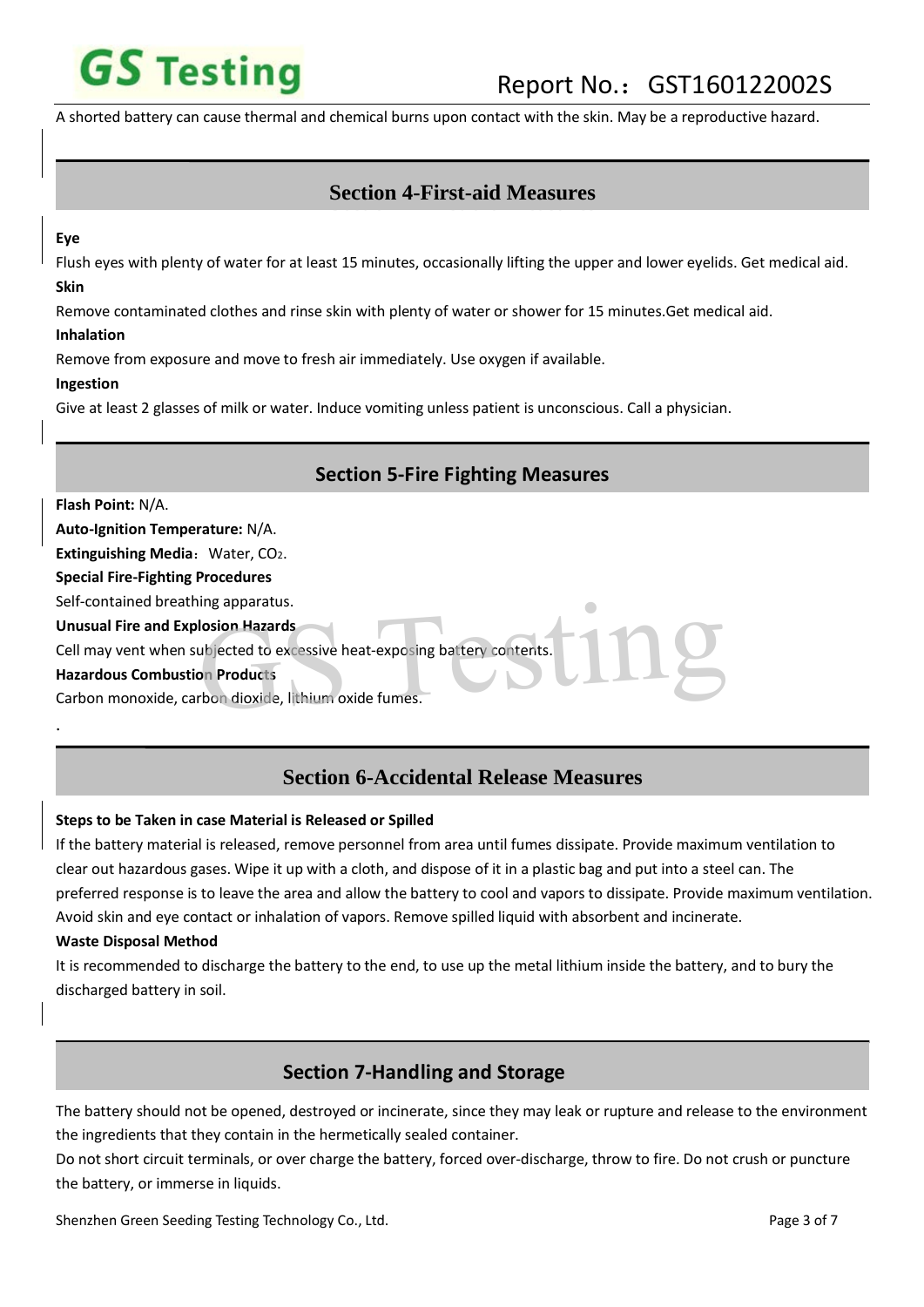#### **Precautions to be taken in handling and storing**

Avoid mechanical or electrical abuse. Storage preferably in cool, dry and ventilated area, which is subject to little

temperature change. Storage at high temperatures should be avoided.

Do not place the battery near heating equipment, nor expose to direct sunlight for long periods.

#### **Other Precautions**

The battery may explode or cause burns, if disassembled, crushed or exposed to fire or high temperatures. Do not short or install with incorrect polarity.

### **Section 8-Exposure Controls/Personal Protection Section 8-Exposure Controls/Personal Protection**

#### **Respiratory Protection**

In case of battery venting, provide as much ventilation as possible. Avoid confined areas with venting cell cores.

Respiratory Protection is not necessary under conditions of normal use.

#### **Ventilation**

Not necessary under conditions of normal use.

#### **Protective Gloves**

Not necessary under conditions of normal use.

#### **Other Protective Clothing or Equipment**

Not necessary under conditions of normal use.

#### **Personal Protection is recommended for venting battery**

Respiratory Protection, Protective Gloves, Protective Clothing and safety glass with side shields.

|                                                   | Respiratory Protection, Protective Gioves, Protective Ciothing and Salety glass with side silieros. |  |  |  |
|---------------------------------------------------|-----------------------------------------------------------------------------------------------------|--|--|--|
|                                                   |                                                                                                     |  |  |  |
| <b>Section 9-Physical and Chemical Properties</b> |                                                                                                     |  |  |  |
| <b>Nominal Voltage</b>                            | : 3.7V                                                                                              |  |  |  |
| <b>Rated Capacity</b>                             | 40mAh                                                                                               |  |  |  |
| <b>Electric Energy</b>                            | 0.148Wh                                                                                             |  |  |  |

Appearance characters: Silvery, prismatic, odorless, solid battery. **Chemical Uses:** Digital electronic products.

### **Section 10- Stability and Reactivity Section 10- Stability and Reactivity**

#### **Stability**

Stable

#### **Conditions to Avoid**

Heating, mechanical abuse and electrical abuse.

#### **Hazardous Decomposition Products**

N/A.

#### **Hazardous Polymerization**

#### N/A.

If leaked, forbidden to contact with strong oxidizers, mineral acids, strong alkalies, halogenated hydrocarbons.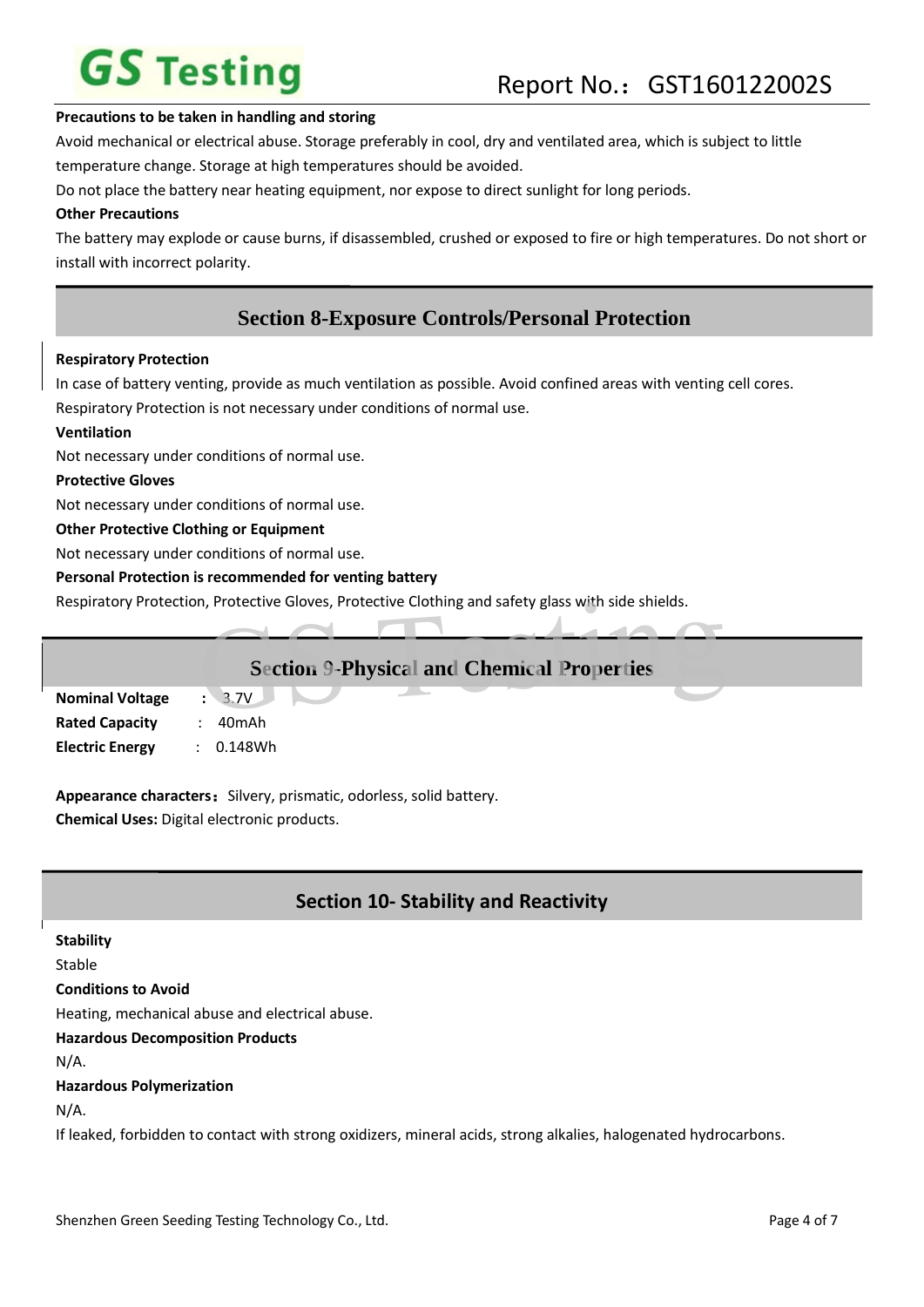# **Section 10- Stability and Reactivity Section 11- Toxicological Information**

Inhalation, skin contact and eye contact are possible when the battery is opened.

Exposure to internal contents, the corrosive fumes will be very irritating to skin, eyes and mucous membranes.

Overexposure can cause symptoms of non-fibrotic lung injury and membrane irritation. Irritation

### **Section 10- Stability and Reactivity Section 12- Ecological Information**

| General note:                                                                                                                          | Water hazard class 1(Self-assessment): slightly hazardous for water.     |  |  |
|----------------------------------------------------------------------------------------------------------------------------------------|--------------------------------------------------------------------------|--|--|
|                                                                                                                                        | Do not allow undiluted product or large quantities of it to reach ground |  |  |
|                                                                                                                                        | water, water course or sewage system.                                    |  |  |
| Anticipated behavior of a chemical product                                                                                             | Not Available                                                            |  |  |
| environment/possible<br>environmental<br>in.                                                                                           |                                                                          |  |  |
| impace/ecotoxicity                                                                                                                     |                                                                          |  |  |
| Mobility in soil                                                                                                                       | Not Available                                                            |  |  |
| Persistence and Degradability                                                                                                          | Not Available                                                            |  |  |
| <b>Bioaccumulation potential</b>                                                                                                       | Not Available                                                            |  |  |
| <b>Other Adverse Effects</b>                                                                                                           | Not Available                                                            |  |  |
| When promptly used or disposed the battery does not present environmental hazard. When disposed, keep away from<br>water rain and cnow |                                                                          |  |  |

When promptly used or disposed the battery does not present environmental hazard. When disposed, keep away from water, rain and snow.

#### **Section 13-Disposal Considerations Section 13-Disposal Considerations**

#### **Appropriate Method of Disposal of Substance or Preparation**

If waste Li-ion batteries are still fully charged or only partially discharged, they can be considered a reactive hazardous waste because of significant amount of not reaction, or unconsumed lithium remaining in the spent battery. The batteries must be neutralized through an approved secondary treatment facility prior to disposal as a hazardous waste. Recycling of battery can be done in authorized facility, through licensed waste carrier. Use a professional disposal firm for disposal of mass quantities of undischarged Li-ion batteries.

### **Section 14-Transport Information Section 14-Transport Information**

This report applies to by sea, by air and by land;

The Li-ion Battery according to Section II of PACKING INSTRUCTION 965-967 of the 2016 IATA Dangerous Goods regulations 57th Edition may be transported. and applicable U.S. DOT regulations for the safe transport of Li-ion Polymer Battery.

Polymer Li-ion Battery was protected so as to prevent short circuits. This includes protection against contact with conductiv e materials within the same packaging that could lead to short circuit;

 Cell and batteries offered for transport must be packed in inner packaging's that completely enclose the cell or battery; to provide protection from damage or compression to the batteries, the inner packaging's must be placed in a strong rigid ou

Shenzhen Green Seeding Testing Technology Co., Ltd. Page 5 of 7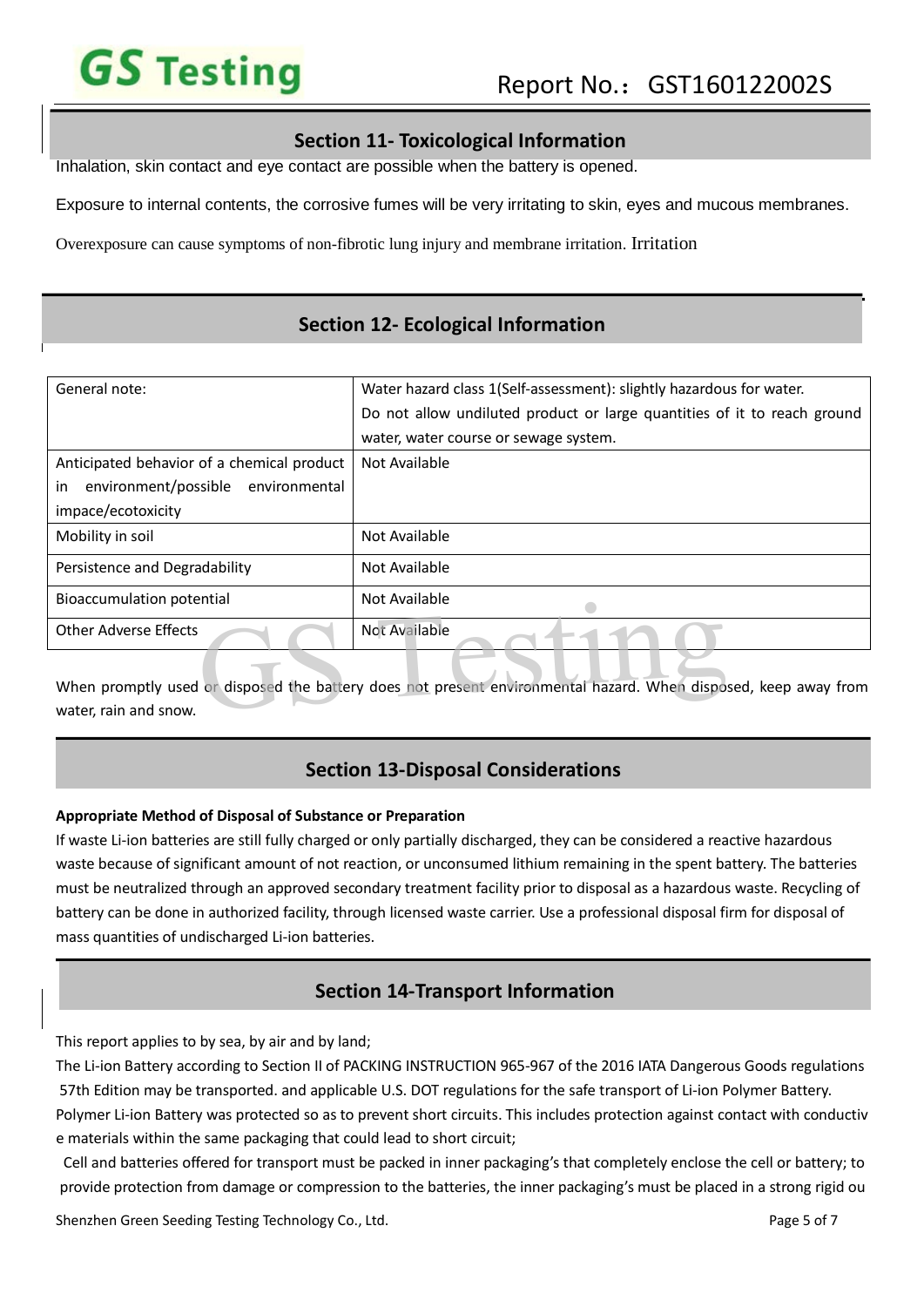ter packaging;

 The packaging shall be adequate to avoid mechanical damage during transport, handling and stacking. The materials and pack design shall be chosen so as to prevent the development of unintentional electrical conduction, corrosion of the termi nals and ingress of moisture.

The package must be handled with care and that a flammability hazard exists if the package is damaged;

With regard to transport, the following regulations are cited and considered:

- The International Civil Aviation Organization (ICAO) Technical Instructions.

- The International Air transport Association (IATA) Dangerous Goods Regulations.

UN number of lithium battery: UN3480;

UN Proper shipping name/Description (technical name): Lithium ion batteries;

Marine pollutant(Y/N): N;

- The International Maritime Dangerous Goods (IMDG) Code (2012 Edition).

For lithium-ion batteries by sea, provided that packaging is strong and prevent the products from short-circuit.

UN number of lithium battery: UN3481;

UN Proper shipping name/Description (technical name): Lithium ion batteries

Marine pollutant(Y/N): Y;

Special Provision: International maritime dangerous goods code (IMDG) 188, 230, 310, 348, 957;

- The US Hazardous Materials Regulation (HMR) pursuant to a final rule issued by RSPA

- The Office of Hazardous Materials Safety within the US Department of Transportations' (DOT) Research and Special Progr ams Administration (RSPA)

> **Section 15-Regulatory Information Section 15-Regulatory Information** Section 15-Regulatory Information

Law Information

《Dangerous Goods Regulation》 《Recommendations on the Transport of Dangerous Goods Model Regulations》 《International Maritime Dangerous Goods》 《Technical Instructions for the Safe Transport of Dangerous Goods》 《Classification and code of dangerous goods》 《Occupational Safety and Health Act》(OSHA) 《Toxic Substances Control Act》(TSCA) 《Consumer Product Safety Act》 (CPSA) 《Federal Environmental Pollution Control Act》(FEPCA) 《The Oil Pollution Act》(OPA) 《Superfund Amendments and Reauthorization Act Title Ⅲ (302/311/312/313》(SARA) 《Resource Conservation and Recovery Act》(RCRA) 《Satety Drinking Water Act》(CWA) 《California Proposition 65》 《Code of Federal Regulations》(CFR) In accordance with all Federal, State and Local laws.

## **Section 16-Other Information Section 16-Other Information**

The information above is believed to be accurate and represents the best information currently available to us.